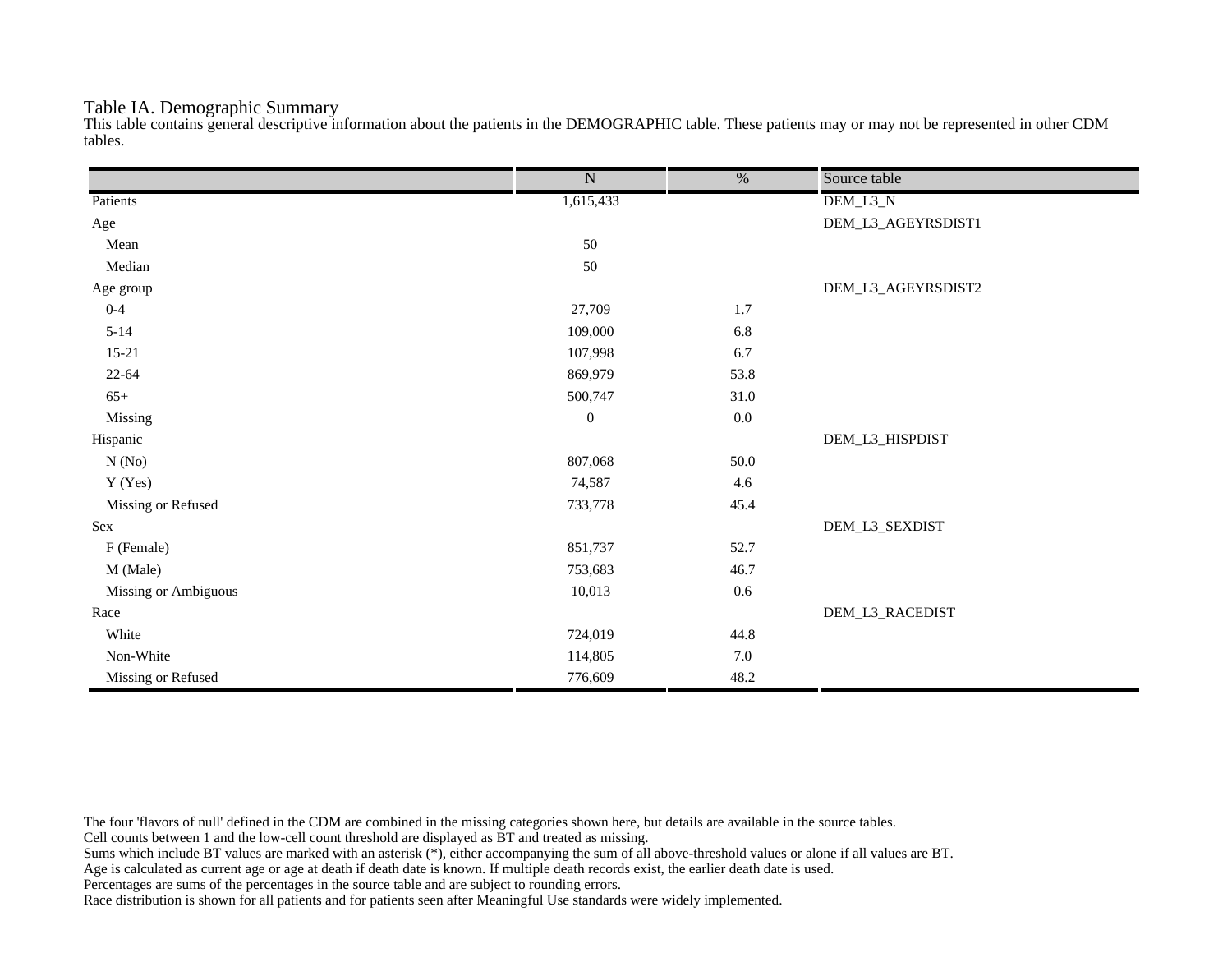## Table IA. Demographic Summary (continued)

This table contains general descriptive information about the patients in the DEMOGRAPHIC table. These patients may or may not be represented in other CDM tables.

|                                                                                                                                                                   | $\mathbf N$  | %    | Source table      |
|-------------------------------------------------------------------------------------------------------------------------------------------------------------------|--------------|------|-------------------|
| Race among patients with at least 1 encounter after December 2011                                                                                                 |              |      | XTBL_L3_RACE_ENC  |
| White                                                                                                                                                             | 652,139      | 49.3 |                   |
| Non-White                                                                                                                                                         | 110,423      | 8.3  |                   |
| Missing or Refused                                                                                                                                                | 559,147      | 42.4 |                   |
| Gender Identity                                                                                                                                                   |              |      | DEM_L3_GENDERDIST |
|                                                                                                                                                                   | 112          | 0.0  |                   |
| GQ (Genderqueer/Non-Binary)                                                                                                                                       |              |      |                   |
| M (Man)                                                                                                                                                           | 28,204       | 1.7  |                   |
| W (Woman)                                                                                                                                                         | 44,707       | 2.8  |                   |
| MU (Multiple gender categories), SE (Something else),<br>TF (Transgender female/Trans woman/Male-to-female),<br>or TM (Transgender male/Trans man/Female-to-male) | 483          | 0.0  |                   |
| Missing or Refused                                                                                                                                                | 1,541,927    | 95.4 |                   |
| <b>Sexual Orientation</b>                                                                                                                                         |              |      | DEM_L3_ORIENTDIST |
| Bisexual                                                                                                                                                          | 2,524        | 0.2  |                   |
| Gay                                                                                                                                                               | 1,757        | 0.1  |                   |
| Lesbian                                                                                                                                                           | 854          | 0.1  |                   |
| Queer                                                                                                                                                             | $\mathbf{0}$ | 0.0  |                   |
| Straight                                                                                                                                                          | 96,054       | 5.9  |                   |
| AS (Asexual), MU (Multiple sexual orientations),<br>SE (Something else), QS (Questioning)                                                                         | 361          | 0.0  |                   |
| Missing or Refused                                                                                                                                                | 1,513,883    | 93.7 |                   |

The four 'flavors of null' defined in the CDM are combined in the missing categories shown here, but details are available in the source tables.

Cell counts between 1 and the low-cell count threshold are displayed as BT and treated as missing.

Sums which include BT values are marked with an asterisk (\*), either accompanying the sum of all above-threshold values or alone if all values are BT.

Age is calculated as current age or age at death if death date is known. If multiple death records exist, the earlier death date is used.

Percentages are sums of the percentages in the source table and are subject to rounding errors.

Race distribution is shown for all patients and for patients seen after Meaningful Use standards were widely implemented.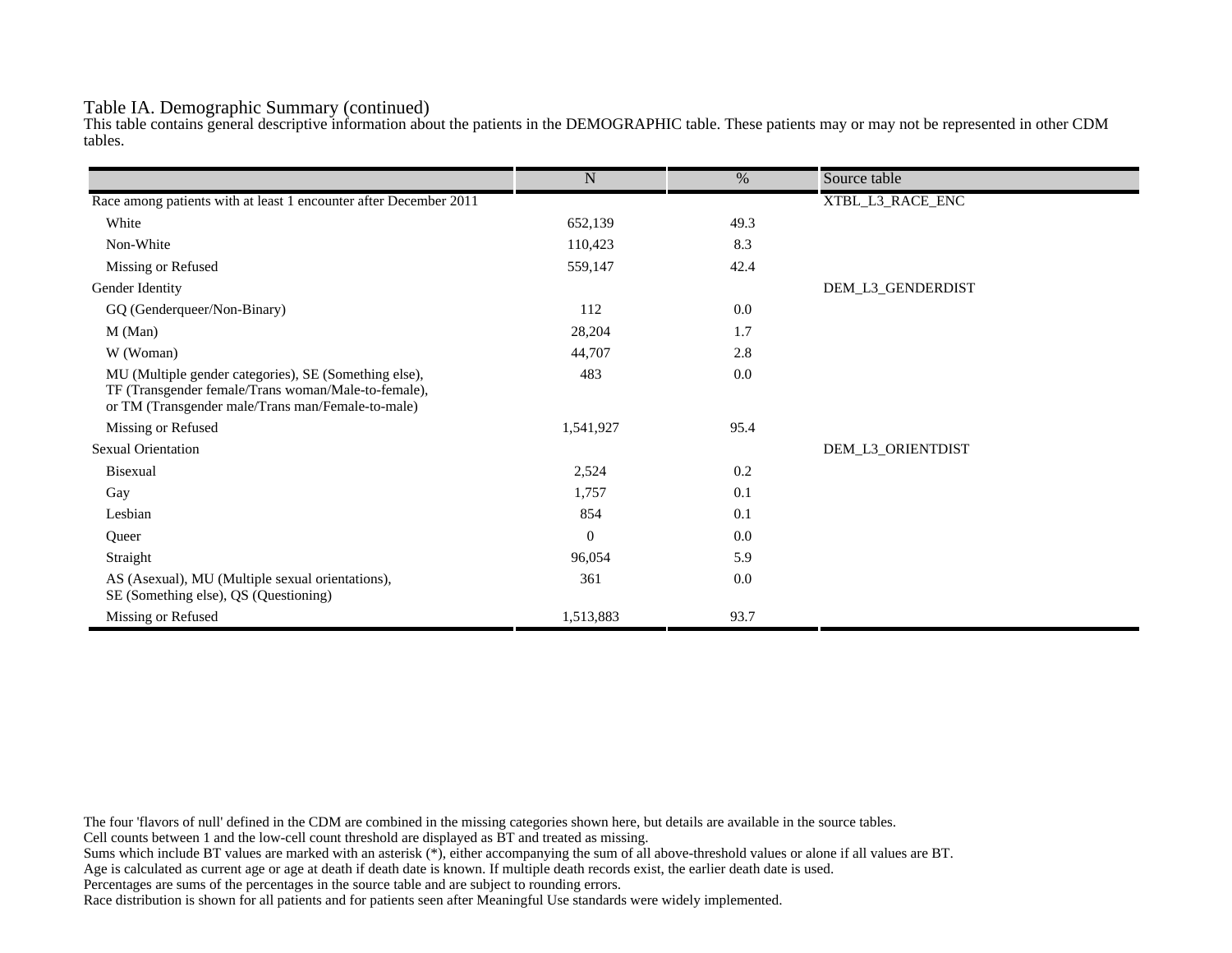## Table IB. Potential Pools of Patients

This table illustrates the number of patients meeting different inclusion criteria and supports Data Check 3.04 (less than 50% of patients with encounters have DIAGNOSIS records) and Data Check 3.05 (less than 50% of patients with encounters have PROCEDURES records). Data check exceptions are highlighted in red and must be corrected.

| Metric                                                                                                                                          | <b>Metric Description</b>                                                                                                                                    | Result  | Source table                 |
|-------------------------------------------------------------------------------------------------------------------------------------------------|--------------------------------------------------------------------------------------------------------------------------------------------------------------|---------|------------------------------|
| Potential pool of patients for observational studies                                                                                            | Number of unique patients with at least 1 ED, EI, IP, OS, TH, or AV encounter<br>within the past 5 years                                                     | 517,933 | ENC_L3_DASH2                 |
| Potential pool of patients for trials                                                                                                           | Number of unique patients with at least 1 ED, EI, IP, OS, TH, or AV encounter<br>within the past 1 year                                                      | 229,383 | ENC L3 DASH2                 |
| Potential pool of patients for studies requiring data<br>on diagnoses, vital measures and (a) medications<br>or (b) medications and lab results | Number of unique patients with at least 1 encounter and DIAGNOSIS and<br>VITAL records within the past 5 years                                               | 496,073 | XTBL L3 DASH1                |
|                                                                                                                                                 | Number of unique patients with at least 1 encounter and DIAGNOSIS, VITAL,<br>and PRESCRIBING or DISPENSING records within the past 5 years                   | 477,485 | XTBL L3 DASH2                |
|                                                                                                                                                 | Number of unique patients with at least 1 encounter and DIAGNOSIS, VITAL,<br>PRESCRIBING or DISPENSING, and LAB RESULT CM records within the<br>past 5 years | 345,217 | XTBL L3 DASH3                |
| Patients with diagnosis data                                                                                                                    | Percentage of patients with encounters who have at least 1 diagnosis                                                                                         | 57%     | $ENC$ $L3$ $N$ ;<br>DIA L3 N |
| Patients with procedure data                                                                                                                    | Percentage of patients with encounters who have at least 1 procedure                                                                                         | 59%     | $ENC_L3_N;$<br>PRO_L3_N      |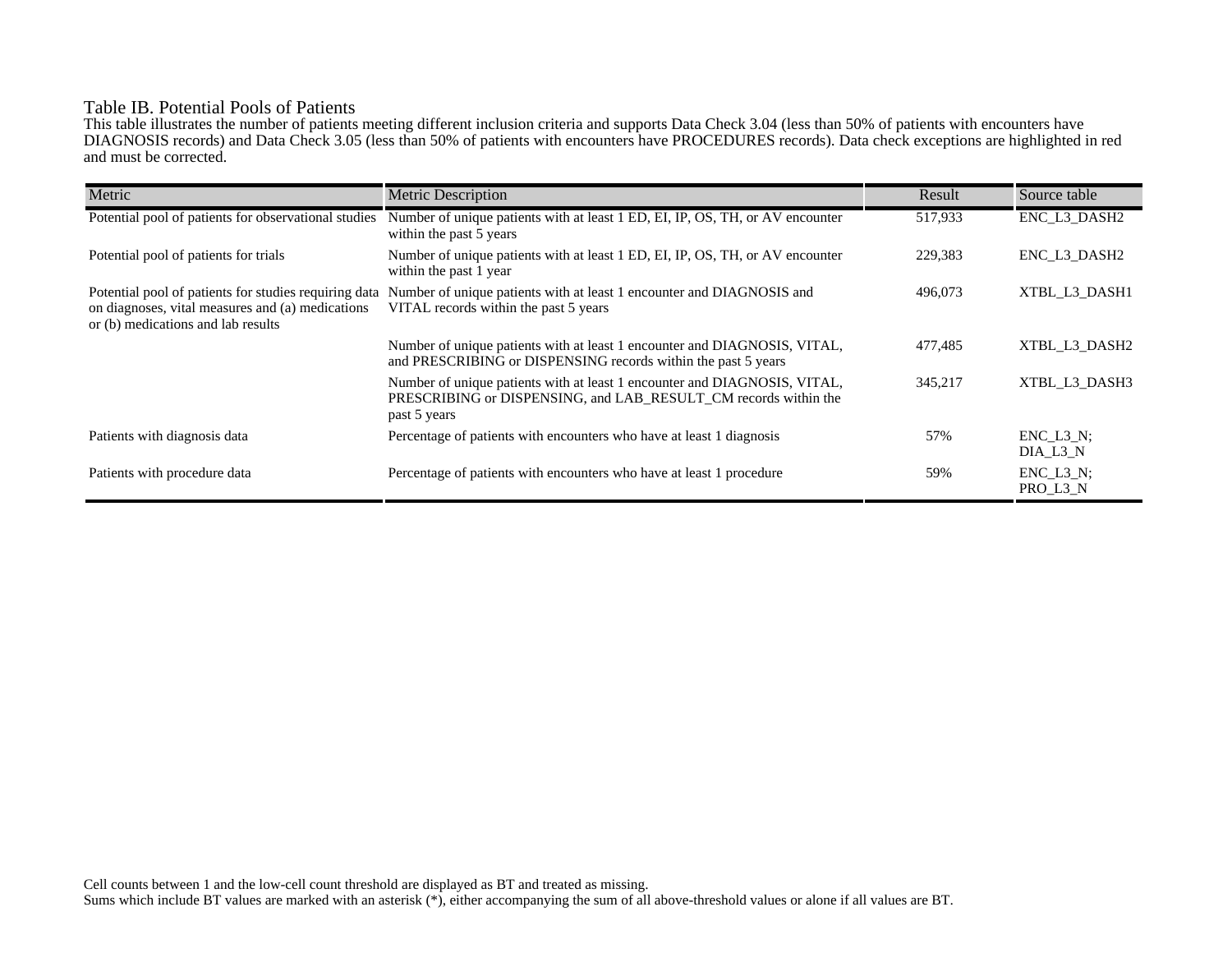## Table IC. Height, Weight, and Body Mass Index

This table contains descriptive statistics and frequencies of VITAL measurements.

|                                    | Result    | %    | Source table   |
|------------------------------------|-----------|------|----------------|
| Height measurements                |           |      | VIT_L3_HT_DIST |
| Records                            | 5,997,307 |      |                |
| Height (inches), mean              | 65        |      |                |
| Height (inches), median            | 66        |      |                |
| Weight measurements                |           |      | VIT_L3_WT_DIST |
| Records                            | 8,294,277 |      |                |
| Weight (lbs.), mean                | 180       |      |                |
| Weight (lbs.), median              | 179       |      |                |
| Body Mass Index (BMI) measurements |           |      | VIT_L3_BMI     |
| Records                            | 5,784,278 |      |                |
| $BMI \leq=25$                      | 1,782,378 | 30.8 |                |
| <b>BMI 26-30</b>                   | 1,608,307 | 27.8 |                |
| $BMI > = 31$                       | 2,393,593 | 41.4 |                |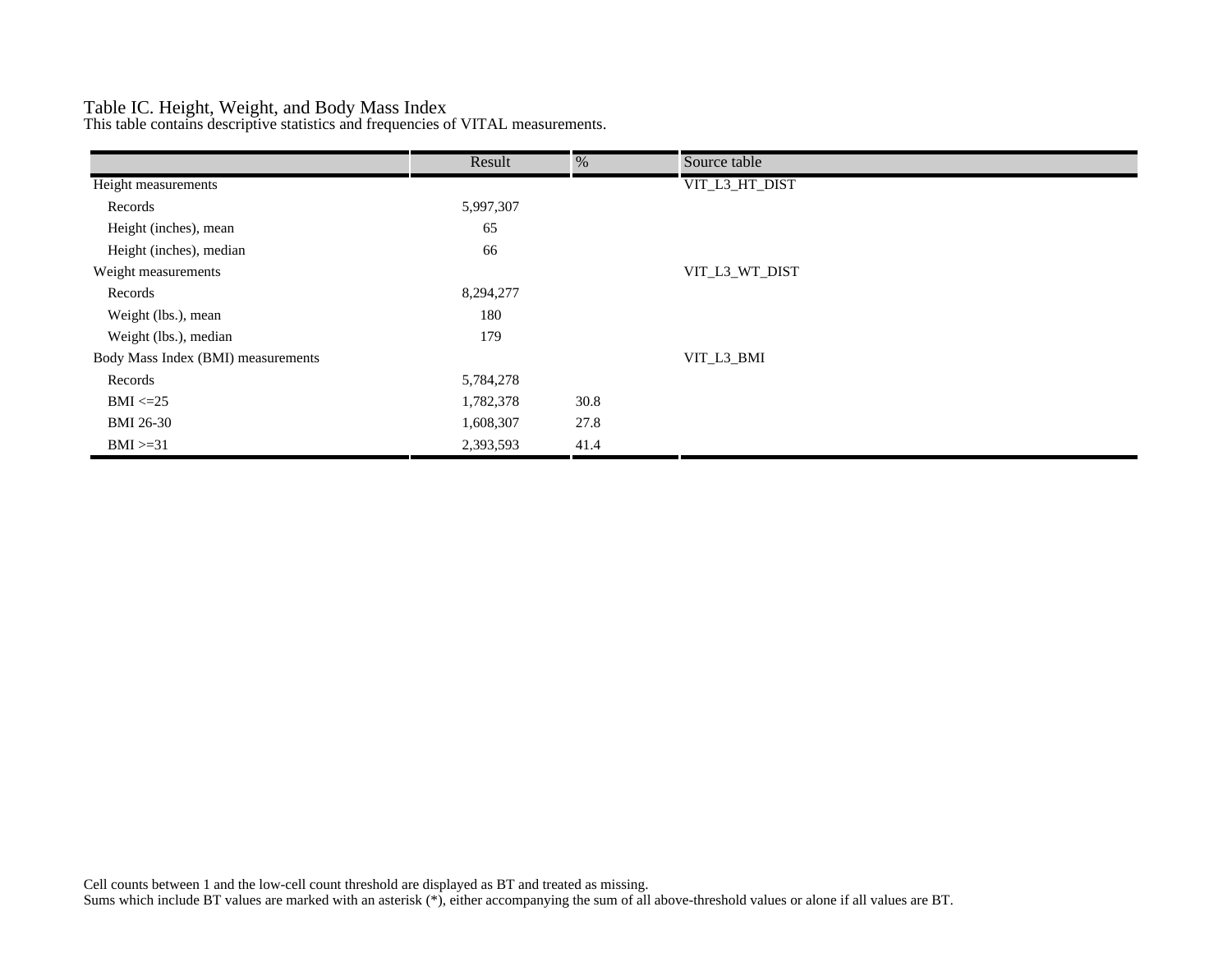#### Table 1D. Records, Refresh Dates, Patients, Encounters, and Date Ranges by Table

This table displays record counts and refresh dates for all populated tables, and summary counts and date ranges for the characterized data. The characterized data may be a subset of all data for all tables except for DEMOGRAPHIC, DEATH\_CAUSE, HASH\_TOKEN, LAB\_HISTORY, LDS\_ADDRESS\_HISTORY, and PROVIDER. Differences are due to the lookback date restriction and/or the exclusion of LOINC codes that may contain PII from the OBS\_CLIN, OBS\_GEN, LAB\_RESULT\_CM and PRO\_CM tables. These data support Data Check 1.18 (table refresh dates are not documented). Data check exceptions are highlighted in red and must be corrected.

|                    |             | All Data        | <b>Characterized Data</b> |           | <b>Characterized Data Range</b> |                                 |                   |                    |                                            |
|--------------------|-------------|-----------------|---------------------------|-----------|---------------------------------|---------------------------------|-------------------|--------------------|--------------------------------------------|
| Table              | Records     | Refresh<br>Date | Records                   | Patients  | Encounters                      | Field name                      | 5th<br>Percentile | 95th<br>Percentile | <b>Source Tables</b>                       |
| <b>DEMOGRAPHIC</b> | 1,615,433   | 04JAN2022       | 1,615,433                 | 1,615,433 | ---                             | <b>BIRTH_DATE</b>               | 1918_Oct          | 2011_Sep           | XTBL_L3_REFRESH_<br>DATE:<br>XTBL L3 DATES |
| <b>ENROLLMENT</b>  | 282,894     | 04JAN2022       | 282,894                   | 282,894   | $---$                           | ENR_START_<br>DATE <sup>^</sup> | 2019_Jan          | $2021$ _Jun        | XTBL_L3_REFRESH_<br>DATE:<br>XTBL_L3_DATES |
| <b>ENCOUNTER</b>   | 41,187,034  | 04JAN2022       | 41,187,034                | 1,321,709 | 41,187,034                      | <b>ADMIT DATE</b>               | $2012$ _Apr       | 2021 Jun           | XTBL_L3_REFRESH_<br>DATE:<br>XTBL_L3_DATES |
| <b>DIAGNOSIS</b>   | 28,708,849  | 04JAN2022       | 28,708,849                | 750,414   | 14,893,659                      | <b>ADMIT_DATE</b>               | 2013_Feb          | 2021_Sep           | XTBL_L3_REFRESH_<br>DATE;<br>XTBL_L3_DATES |
| <b>PROCEDURES</b>  | 48,971,289  | 04JAN2022       | 48,971,289                | 775,543   | 10,703,918                      | <b>ADMIT DATE</b>               | 2013 Feb          | 2021 Aug           | XTBL L3 REFRESH<br>DATE:<br>XTBL_L3_DATES  |
| <b>DEATH</b>       | 267,594     | 04JAN2022       | 267,594                   | 267,594   | $---$                           | <b>DEATH DATE</b>               | 2012_Aug          | 2021 Jun           | XTBL_L3_REFRESH_<br>DATE:<br>XTBL_L3_DATES |
| <b>VITAL</b>       | 40,798,551  | 04JAN2022       | 39,431,463                | 716,165   | 13,554,549                      | <b>MEASURE DATE</b>             | 2013 Feb          | 2021_Aug           | XTBL_L3_REFRESH_<br>DATE:<br>XTBL_L3_DATES |
| LAB_RESULT_CM      | 286,532,012 | 04JAN2022       | 166,497,118               | 545,678   | 3,963,189                       | <b>RESULT_DATE</b>              | 2012_Sep          | 2021_Aug           | XTBL_L3_REFRESH_<br>DATE:<br>XTBL_L3_DATES |
| <b>PRESCRIBING</b> | 47,664,789  | 04JAN2022       | 47,664,789                | 679,967   | 9,210,974                       | RX ORDER DATE                   | 2013 Jan          | 2021_Aug           | XTBL_L3_REFRESH_<br>DATE:<br>XTBL_L3_DATES |

^The lookback date for ENROLLMENT considers either ENR\_START\_DATE or ENR\_END\_DATE, but only ENR\_START\_DATE is displayed here. Descriptive statistics for ENR\_END\_DATE are available in the XTBL\_L3\_DATES dataset.

The source for the total number of records is the DATAMART\_ALL table.

Cell counts between 1 and the low-cell count threshold are displayed as BT and treated as missing.

Records are the sum of ALL\_N and NULL\_N for the field which is the primary key for the table. Patients are the sum of DISTINCT\_N and NULL\_N for the PATID field. Encounters are the sum of DISTINCT\_N and NULL\_N for the ENCOUNTERID field.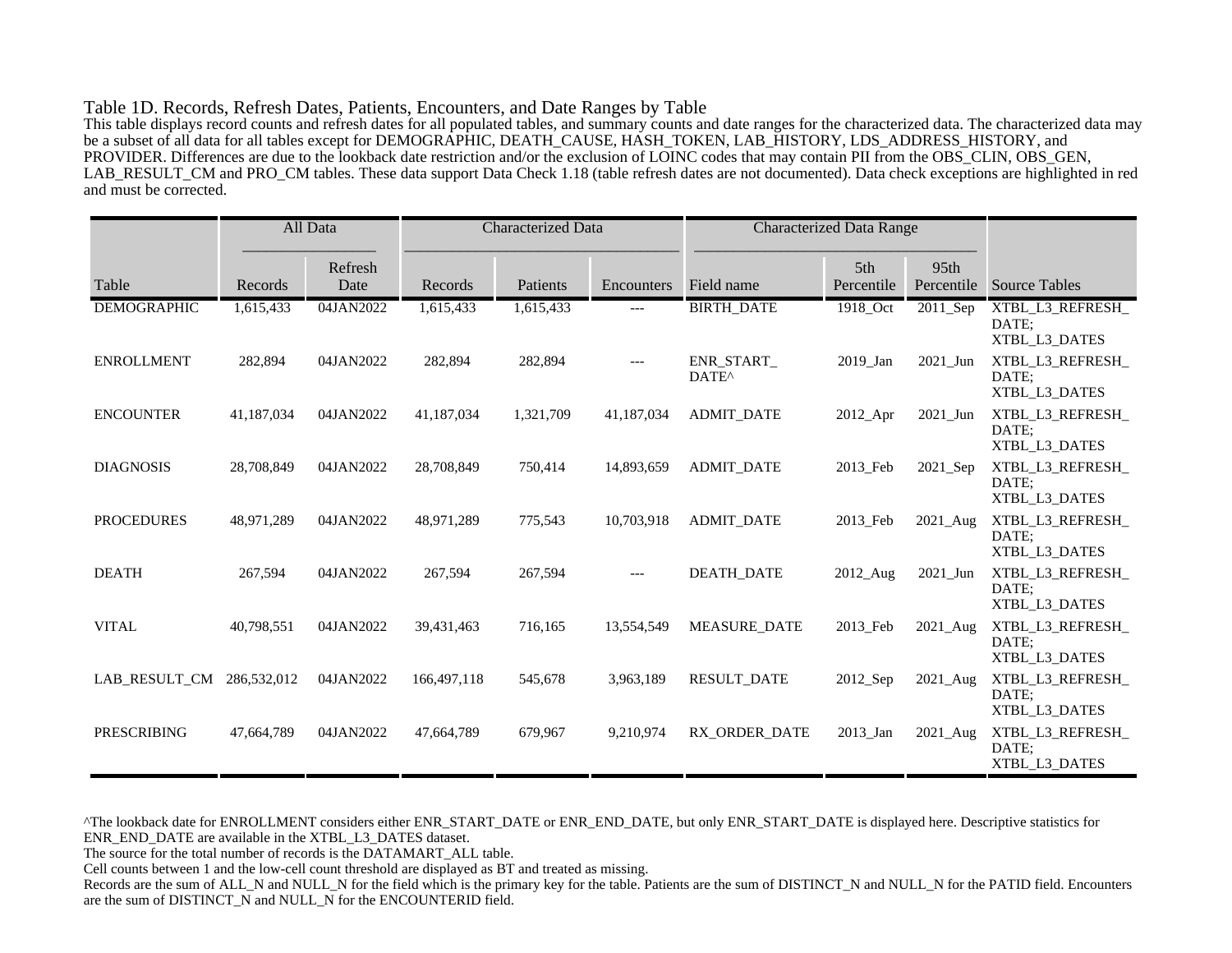Table 1D. Records, Refresh Dates, Patients, Encounters, and Date Ranges by Table (continued - page 2 of 3) This table displays record counts and refresh dates for all populated tables, and summary counts and date ranges for the characterized data. The characterized data may be a subset of all data for all tables except for DEMOGRAPHIC, DEATH\_CAUSE, HASH\_TOKEN, LAB\_HISTORY, LDS\_ADDRESS\_HISTORY, and PROVIDER. Differences are due to the lookback date restriction and/or the exclusion of LOINC codes that may contain PII from the OBS\_CLIN, OBS\_GEN, LAB\_RESULT\_CM and PRO\_CM tables. These data support Data Check 1.18 (table refresh dates are not documented). Data check exceptions are highlighted in red and must be corrected.

|                    |              | All Data        | <b>Characterized Data</b> |           | <b>Characterized Data Range</b> |                               |                        |                        |                                            |
|--------------------|--------------|-----------------|---------------------------|-----------|---------------------------------|-------------------------------|------------------------|------------------------|--------------------------------------------|
| Table              | Records      | Refresh<br>Date | Records                   | Patients  | Encounters                      | Field name                    | 5th<br>Percentile      | 95th<br>Percentile     | <b>Source Tables</b>                       |
| <b>DISPENSING</b>  | 53, 545, 337 | 04JAN2022       | 52,266,525                | 606,014   | $---$                           | <b>DISPENSE_DATE</b>          | 2013_Mar               | $2021$ _Jul            | XTBL_L3_REFRESH_<br>DATE;<br>XTBL_L3_DATES |
| <b>CONDITION</b>   | 9,018,013    | 04JAN2022       | 7,453,260                 | 649,751   | 2,005,023                       | <b>REPORT DATE</b>            | $2012$ <sub>-Sep</sub> | 2021_Jul               | XTBL_L3_REFRESH_<br>DATE:<br>XTBL_L3_DATES |
| <b>DEATH_CAUSE</b> | 5            | 04JAN2022       | 5                         | 2         |                                 |                               |                        |                        | XTBL_L3_REFRESH_<br><b>DATE</b>            |
| PRO_CM             | 3,768,075    | 04JAN2022       | 3,768,075                 | 563,149   | 2,505,973                       | PRO DATE                      | 2014 Jan               | $2021$ <sub>_Sep</sub> | XTBL_L3_REFRESH_<br>DATE:<br>XTBL_L3_DATES |
| <b>PROVIDER</b>    | 102,248      | 04JAN2022       | 102,248                   |           |                                 |                               |                        |                        | XTBL L3 REFRESH<br><b>DATE</b>             |
| <b>MED ADMIN</b>   | 59,129,129   | 04JAN2022       | 59,129,129                | 436,114   | 1,863,157                       | MEDADMIN<br><b>START DATE</b> | 2013 Feb               | 2021_Aug               | XTBL_L3_REFRESH_<br>DATE;<br>XTBL_L3_DATES |
| <b>OBS_CLIN</b>    | 628,842,211  | 04JAN2022       | 622,926,038               | 701,214   | 6,532,663                       | OBSCLIN_START_<br><b>DATE</b> | 2013_Mar               | 2021_Aug               | XTBL_L3_REFRESH_<br>DATE:<br>XTBL L3 DATES |
| <b>OBS_GEN</b>     | 29,820,241   | 04JAN2022       | 25,947,748                | 1,343,724 | 9,220,761                       | OBSGEN START<br><b>DATE</b>   | 2013 Mar               | 2022 Jan               | XTBL_L3_REFRESH_<br>DATE:<br>XTBL L3 DATES |
| PCORNET_TRIAL      | 114          | 07JAN2022       | 114                       | 114       |                                 |                               |                        |                        | XTBL_L3_REFRESH_<br><b>DATE</b>            |

^The lookback date for ENROLLMENT considers either ENR\_START\_DATE or ENR\_END\_DATE, but only ENR\_START\_DATE is displayed here. Descriptive statistics for ENR\_END\_DATE are available in the XTBL\_L3\_DATES dataset.

The source for the total number of records is the DATAMART\_ALL table.

Cell counts between 1 and the low-cell count threshold are displayed as BT and treated as missing.

Records are the sum of ALL\_N and NULL\_N for the field which is the primary key for the table. Patients are the sum of DISTINCT\_N and NULL\_N for the PATID field. Encounters are the sum of DISTINCT\_N and NULL\_N for the ENCOUNTERID field.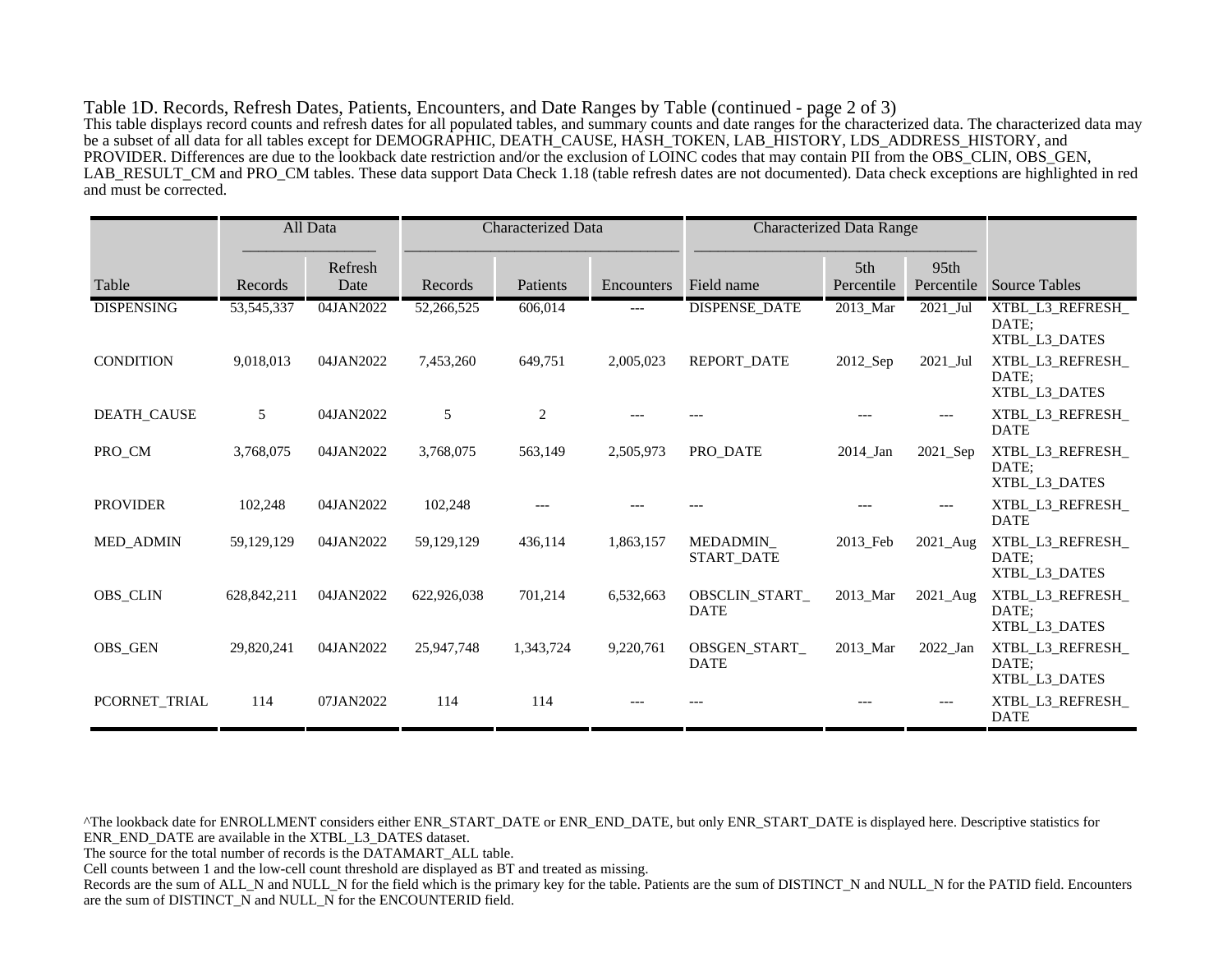Table 1D. Records, Refresh Dates, Patients, Encounters, and Date Ranges by Table (continued - page 3 of 3) This table displays record counts and refresh dates for all populated tables, and summary counts and date ranges for the characterized data. The characterized data may be a subset of all data for all tables except for DEMOGRAPHIC, DEATH\_CAUSE, HASH\_TOKEN, LAB\_HISTORY, LDS\_ADDRESS\_HISTORY, and PROVIDER. Differences are due to the lookback date restriction and/or the exclusion of LOINC codes that may contain PII from the OBS\_CLIN, OBS\_GEN, LAB\_RESULT\_CM and PRO\_CM tables. These data support Data Check 1.18 (table refresh dates are not documented). Data check exceptions are highlighted in red and must be corrected.

|                               |           | All Data        | <b>Characterized Data</b> |           |            |                | <b>Characterized Data Range</b> |                                |                                           |
|-------------------------------|-----------|-----------------|---------------------------|-----------|------------|----------------|---------------------------------|--------------------------------|-------------------------------------------|
| Table                         | Records   | Refresh<br>Date | Records                   | Patients  | Encounters | Field name     | 5th<br>Percentile               | 95 <sub>th</sub><br>Percentile | Source Tables                             |
| <b>HASH TOKEN</b>             | 1,615,433 | 04JAN2022       | 1,615,433                 | 1,615,433 | $---$      | $---$          | $---$                           | $---$                          | XTBL L3 REFRESH<br><b>DATE</b>            |
| LDS ADDRESS<br><b>HISTORY</b> | 1,583,479 | 04JAN2022       | 1,583,479                 | 1,583,479 | $---$      |                | $---$                           | $---$                          | XTBL L3 REFRESH<br><b>DATE</b>            |
| <b>IMMUNIZATION</b>           | 3,243,103 | 04JAN2022       | 3,243,103                 | 351,467   | 712,194    | VX RECORD DATE | 2012 Mar                        | 2021_Nov                       | XTBL L3 REFRESH<br>DATE:<br>XTBL L3 DATES |

^The lookback date for ENROLLMENT considers either ENR\_START\_DATE or ENR\_END\_DATE, but only ENR\_START\_DATE is displayed here. Descriptive statistics for ENR\_END\_DATE are available in the XTBL\_L3\_DATES dataset. The source for the total number of records is the DATAMART\_ALL table. Cell counts between 1 and the low-cell count threshold are displayed as BT and treated as missing. Records are the sum of ALL\_N and NULL\_N for the field which is the primary key for the table. Patients are the sum of DISTINCT\_N and NULL\_N for the PATID field. Encounters are the sum of DISTINCT\_N and NULL\_N for the ENCOUNTERID field.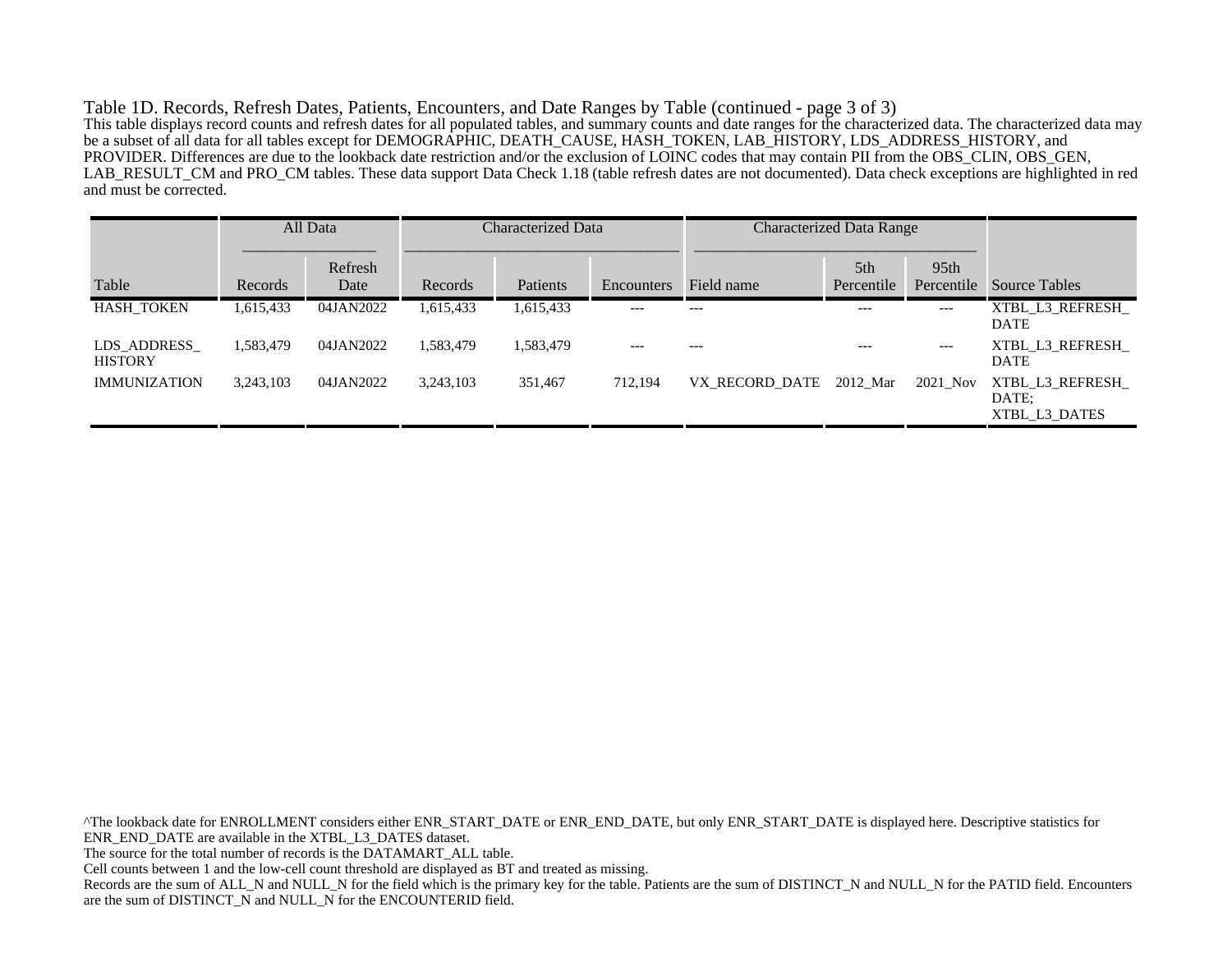# Table IE. Records Per Table By Encounter Type

This table contains record counts by encounter type for the ENCOUNTER, DIAGNOSIS, and PROCEDURES tables.

|                                         | <b>ENCOUNTER</b> |      | <b>DIAGNOSIS</b> |      | <b>PROCEDURES</b> |      |
|-----------------------------------------|------------------|------|------------------|------|-------------------|------|
| <b>Encounter Type</b>                   | N                | $\%$ | N                | $\%$ | N                 | $\%$ |
| AV (Ambulatory Visit)                   | 5,142,590        | 12.5 | 13,012,540       | 45.3 | 9,574,743         | 19.6 |
| ED (Emergency Dept)                     | 616,047          | 1.5  | 944,189          | 3.3  | 3,785,966         | 7.7  |
| EI (ED to IP Stay)                      | 140,732          | 0.3  | 802,715          | 2.8  | 8,692,642         | 17.8 |
| IC (Institutional Professional Consult) | $\theta$         |      | $\Omega$         |      | $\Omega$          |      |
| IP (Inpatient Hospital Stay)            | 437,257          | 1.1  | 900,652          | 3.1  | 9,977,032         | 20.4 |
| IS (Non-acute Institutional Stay)       | 32               | 0.0  | $\mathfrak{D}$   | 0.0  | 6                 | 0.0  |
| OA (Other Ambulatory Visit)             | 5,244,018        | 12.7 | 3,863,709        | 13.5 | 2,576,781         | 5.3  |
| OS (Observation Stay)                   | 59,637           | 0.1  | 194,568          | 0.7  | 1,323,770         | 2.7  |
| TH (Telehealth)                         | 254,395          | 0.6  | 616,279          | 2.1  | 407,744           | 0.8  |
| Missing, NI, UN or OT                   | 29,292,326       | 71.1 | 8,374,195        | 29.2 | 12,632,605        | 25.8 |
| Total                                   | 41,187,034       |      | 28,708,849       |      | 48,971,289        |      |
| Source table                            | ENC L3 ENCTYPE   |      | DIA_L3_ENCTYPE   |      | PRO L3 ENCTTPE    |      |